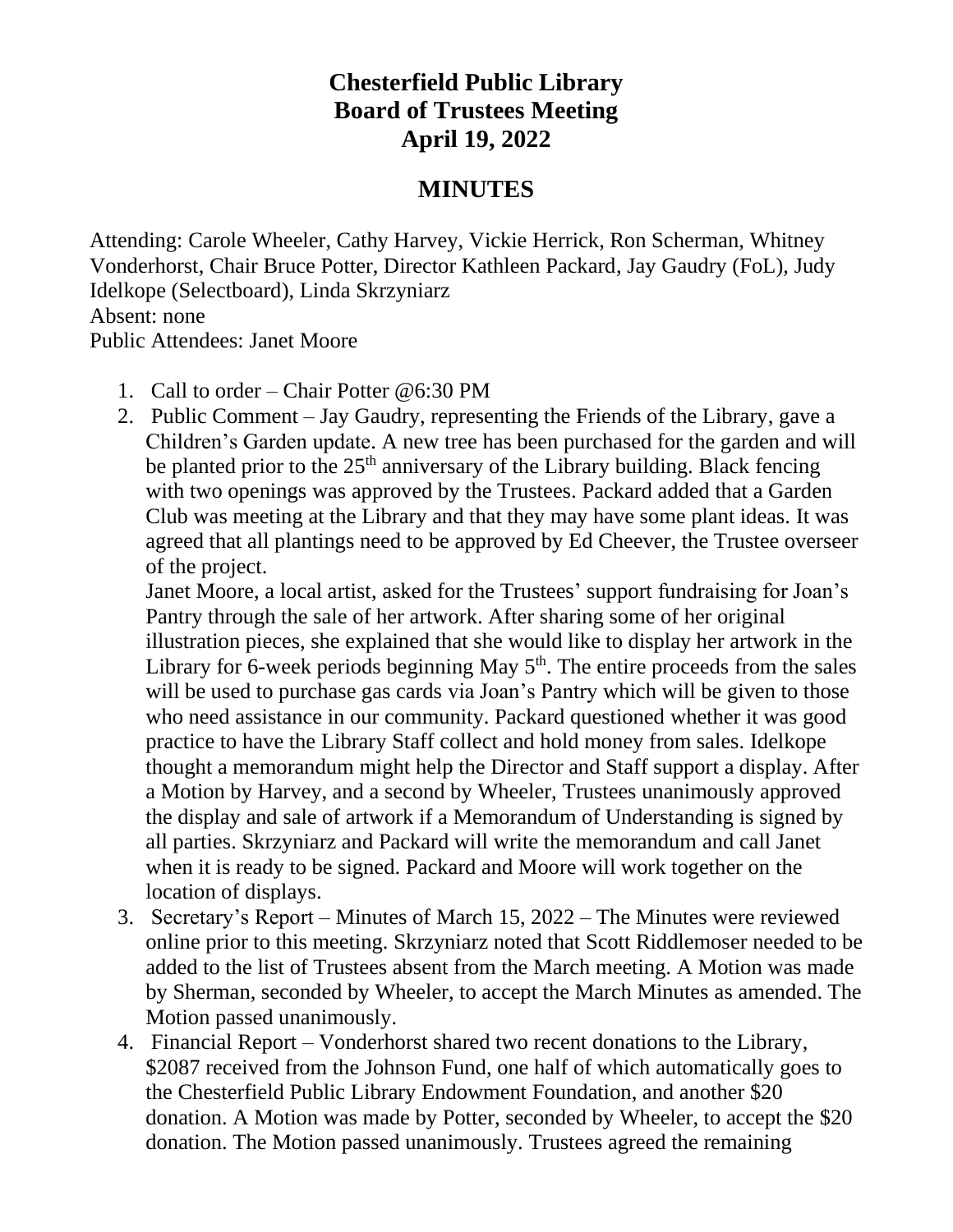\$1043.50 balance of the Johnson Fund would be used for in-person programming. Vonderhorst also acknowledged a check received for late fees that was deposited into the Trustees' non-lapsing account designated for future book replacements.

- a. Balance sheet All accounts are now at M&T Bank (formerly People's United)
- b. YTD Actual vs. Budget Operations at 25%; Salaries & Benefits at 26.7%
- c. Last month's bank activity includes deposit to AMC Designs for website work
- 5. Director's Report A new Library Tik Tok account is being used to market Library services to teens and adults. Social Media statistics are increasing. Statistics show 1.8 million video views on Tik Tok, a 46% increase of website use, and 511 Facebook page reaches in March. Packard needs a person to take on the newsletter template and monthly draft duties. Plexiglass has been cleaned and two companies have been contacted for window screen repair. The Garden Club will begin meeting in the Library the third Thursday of each month. During April school vacation week, the Library is hosting daily games. Packard attended a virtual PLA conference and "Leveraging Social Media" professional development. Microsoft is still processing the Library's request for educator status. Staff would like the After School Use of the Library policy to include ages. A new contract with Crystal Rock for bottled water will begin in May. Ayla Cordell has been hired to work as a temporary per diem. Two new volunteers have joined the Library. Website work continues. Friends of the Library have generously approved funding for two Summer Reading programs. The summer program still needs approximately \$500 of funding. The Friends also rented 3 giant games for gaming week.
- 6. Old Business
	- a. NHLTA Spring Conference Registration deadline is April 22<sup>nd</sup> Harvey is attending and offered rides to others. Skrzyniarz will email new Trustee information to NHLTA.
	- b. Summer Reading Program funding A Motion was made by Harvey, seconded by Wheeler, to use \$500 of the Johnson Funds for the summer program. The Motion passed unanimously.
	- c. Window screens Trustees discussed the quotes from CSG and Carbone's for repair work on 27 window screens. A Motion was made by Harvey, seconded by Wheeler, to contract CSG to do the repair work, expending up to \$1500. The Motion passed by unanimous decision.
	- d. Library Newsletter While Packard has been using news blasts for programming, Trustees want a monthly Library newsletter. Packard was charged with finding someone to help for one 4-hour shift, the last Wednesday of the month, to complete this task. A Motion was made by Harvey, seconded by Wheeler, to use \$500 from the Library's Social Media account for newsletter expenses this year as a trial to see if Trustees want to add it to the budget next year. The Motion passed unanimously.
- 7. New Business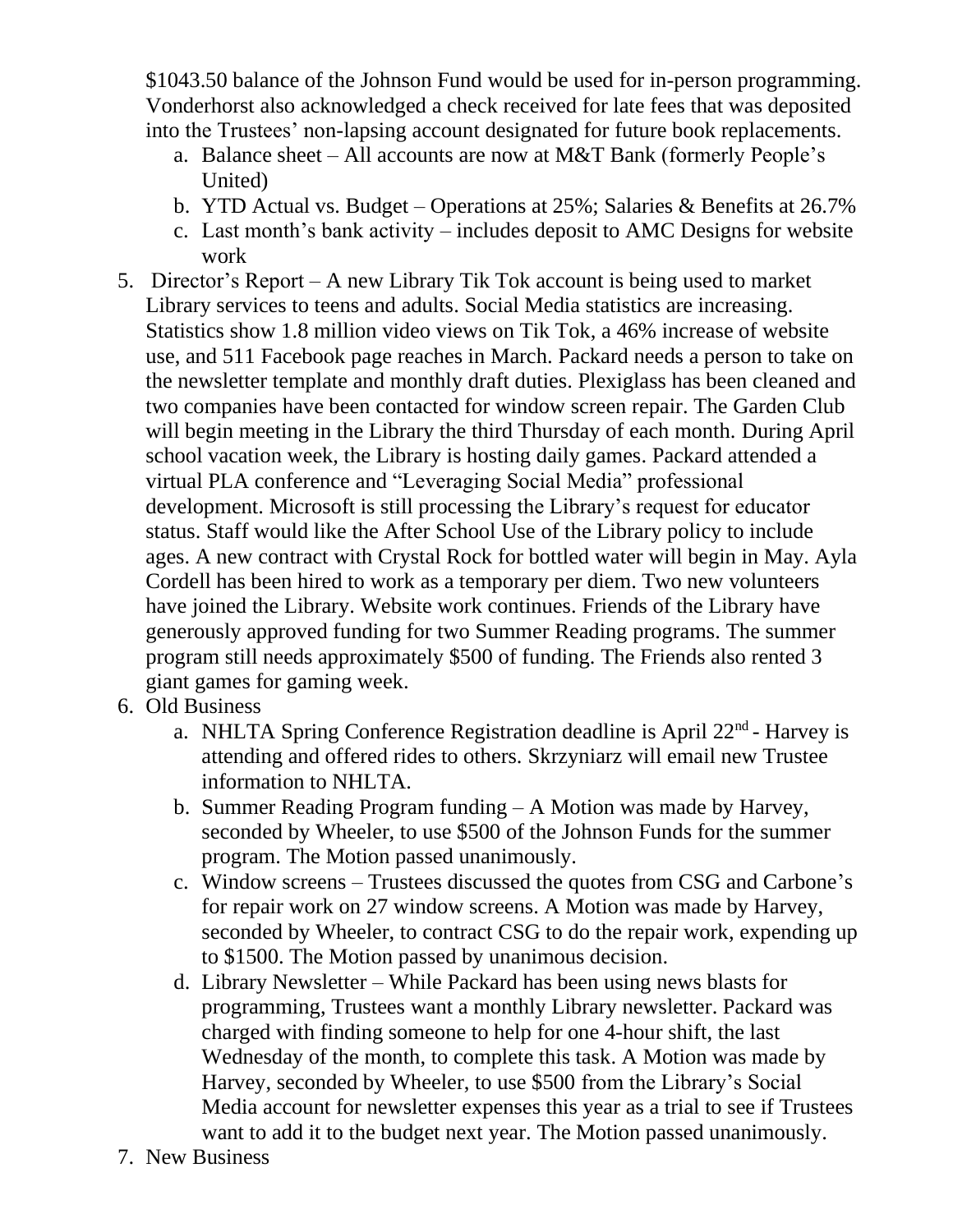- a. Election of Chair and Vice Chair A Motion was made by Wheeler, seconded by Vonderhorst, to elect Cathy Harvey to the position of Chair. The Motion passed unanimously. A Motion was made by Harvey, seconded by Wheeler, to elect Vickie Herrick to the position of Vice-Chair. That Motion also passed unanimously. Harvey agreed to be the Trustee contact on the Library's website.
- b. Approval for extra work hours for game week Packard asked that Lucy be given 8 extra work hours for vacation gaming week. Trustees agreed if the budget was not impacted.
- c. After School Policy update A Motion was made by Harvey, seconded by Wheeler, to update the After School Use of the Library policy to include ages that are listed in the Children's Safety Policy. Harvey suggested that ages be added to both the top and bottom of the form. The Motion passed by unanimous decision. Packard will do the update and forward an electronic copy to Skrzyniarz.
- d. Request for American Rescue Plan Act Funds Harvey and Potter are gathering quotes for ventilation and AC to present to the Selectboard for consideration. Idelkope added that no decisions on the available money have been made by the Selectboard yet.
- e. Old Home Days Harvey asked the Trustees to approve the sale of pies at the Library on Old Home Day, 9/25. This is a Friends of the Library fundraiser. Harvey also shared a quilt she has made that will be raffled to help fund Old Home Days. Trustees agreed that the Friends group could use the Library for this event, rain or shine.
- f. Volunteers and Friends Policy At the last Friends of the Library meeting, Packard shared the Library's Volunteer and Friends Policy. After discussion, the Friends group asked to have the last paragraph, describing the Friends organization, deleted from the form. A Motion was made by Harvey, seconded by Wheeler, to strike the last paragraph from the policy. The Motion passed unanimously. Skrzyniarz will make the changes.
- g. Harvey asked that Trustees consider changing the night of the Library Trustees meeting to accommodate those who serve on other Town committees. She suggested Wednesdays or the  $1<sup>st</sup>$ ,  $2<sup>nd</sup>$ , or  $4<sup>th</sup>$  Thursday of the month as alternate days, or meet at 5:00 PM on the usual third Tuesday. Discussion will continue at next month's meeting.
- h. Packard presented Ayla Cordell's contract to be signed by the Trustees. Idelkope served as witness to the signatures.
- 8. Public Comment none
- 9. Summary of decisions made
	- a. Black fencing for the Children's Garden was approved.
	- b. Janet Moore will be allowed to display and sell artwork at the Library to benefit Joan's Pantry.
	- c. A donation to the Library of \$20 was accepted.
	- d. Non-lapsing funds of \$500 will be spent on the Summer Reading Program.